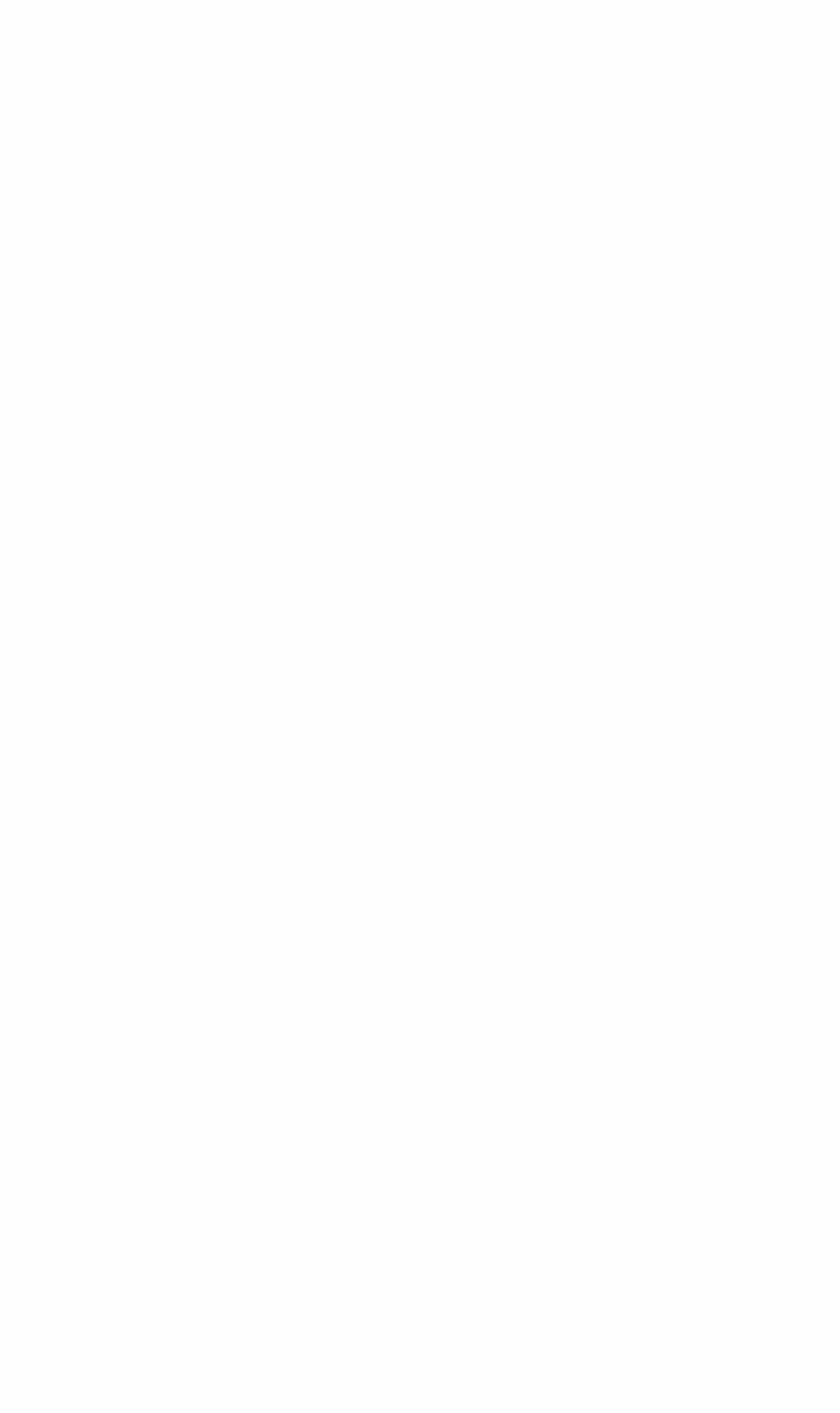#### ADDRESS.

Copy of an ADDRESS to JAJI and ToRI MALIKS, dated Kuram, 26th December 1878.

KHANS and Maliks.-Since the arrival of the British force in this valley, many of you have received rewards for services rendered; I wished, however, to see you again before I leave Kuram for Khost in order to recognize those services publicly in Durbar.

Generally, I am satisfied with the reception I have met with in the valley; it was natural you should hesitate to believe we intended to afford you permanent protection<br>so long as any vestige of the Amir's authority was before your eyes; you have seen<br>the last trace of that authority swept away, and I ha tell you that neither Sher Ali Khan nor any other Amir of Kabul will ever again be permitted to reign over Kuram. Depend upon it you will never have cause to regret exchanging the Durani for British rule. I am not prepared to state what form of Government it may please the Viceroy and Governor-General to establish, but it will be such a Government as is best suited to your habits and customs. You have a right to expect protection to life and property, peace and prosperity, and I think you will all admit that you have a better chance of enjoying these advantages under the British than under the Duranis.

In return for these advantages, the British Government will demand from you implicit obedience to all orders that may, from time to time, be issued; you will be required to live peaceably, at the same time to retain the manly qualities of your race, and assist, as heretofore, to protect your homes and property from neighbouring tribes who are less civilized. The headmen of villages have large responsibilities; so long as they work for the welfare of the people, and in the interests of Government, they will be supported, and everything in reason will be done to increase their influence and They will be expected to control the bad characters in villages, and to prevent power. the escape of criminals; should they be unable to do so, it will be their duty to represent the same to the Government officials in order that assistance, if necessary, may be They will be made available for the collection of the Government afforded to them. revenue, and will receive remunerations for their services.

I wish to impress upon you all who are unaccustomed perhaps to good rule, that the British Government only issues orders which it intends should be obeyed; your religion will never be interfered with; your prejudices will be respected, and you will be allowed as much liberty as is compatible with good order, new roads will be made, existing roads will be improved, markets will be established for the sale of grain produce, and whatever you may be able to provide for the use of the troops will be liberally paid for. Many of you are already reaping the benefit of our advent; on the Paiwar Kotal, at Habeebkilla, and here at Kuram, considerable sums of money are paid daily as wages for labour, or in purchase of wood, matting, &c. &c. From no other Government could you expect such considerate treatment; during the few days which intervened between the flight of the Durani Government and the arrival of the British troops, the Turis and Bangashes plundered and dismantled both the forts at Kuram and to a certain extent the huts at the Paiwar Cantonment; I feel angry with the Maliks every time I enter the forts for not preventing the wilful destruction of property, and instead of punishing the offenders as we might have done, we are paying them for labouring at the restoration of the forts at Kuram. The Jaji Maliks of Lehwanie behaved differently and have reaped the benefit; believing what I told them before the capture of the Kotal, they preserved for our use the stores collected by the Amir for his army; for their service they have been well rewarded, and I am not likely to forget the good work they have done. The Maliks of Ali Kheyl either did not believe what they were told, or do not possess real influence over their villages, or they would have prevented the Amir's grain from being plundered, and would have been proportionately rewarded. The people of Ali Kheyl and Shumu Kheyl are further distant from Kuram, and have consequently come less in contact with us than the other Jajis, and for this reason perhaps feel more uncertain about their future than the Lehwanie Jajis and the Toris: I can only repeat to them the assurance I have already given, that from Thull

K 784. Wt. P 1691.